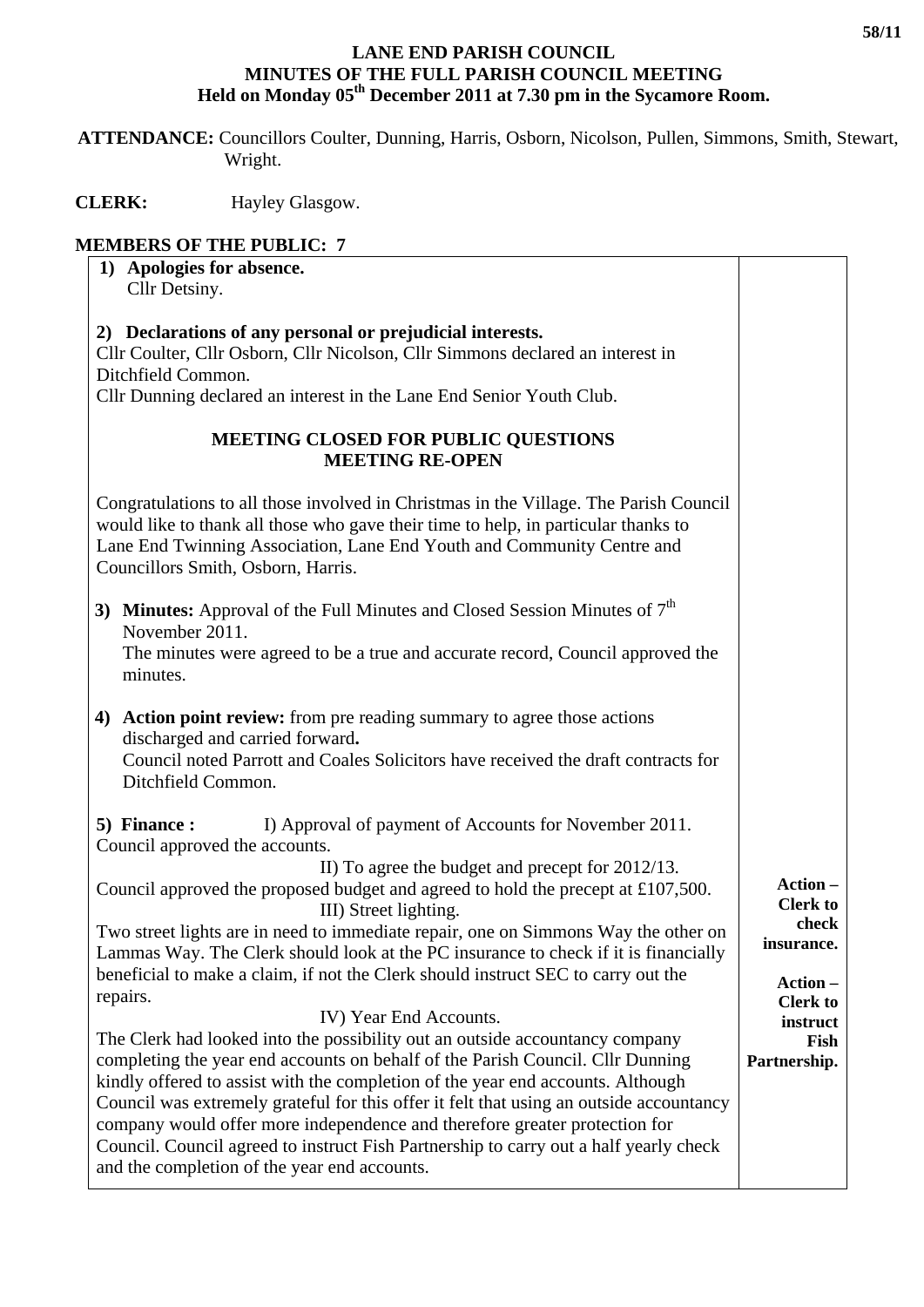| 6) Car Parking.                                                                             | 59/11                            |
|---------------------------------------------------------------------------------------------|----------------------------------|
| Cllr Stewart gave an overview of the paper which was sent to Council prior to the           |                                  |
| meeting.                                                                                    |                                  |
| Council were minded that the Village is choked by parking mainly from people                | Action-                          |
| working on the industrial estate, parking for the entire day.                               | <b>Councillors</b>               |
| Cllr Stewart would like to receive any comments on the paper from Councillors by            | to send                          |
| the February meeting; he will then meet with WDC sometime in Feb / March.                   | comments                         |
| 7) Ditchfield Common.                                                                       | to Cllr                          |
| Council has received a letter from the Chilterns Conservation Board (CCB) in                | Stewart.                         |
| response to the informal letter sent from the Parish Council regarding the offer from       |                                  |
| the Parochial Church Council (PCC) to assist in the purchase of Ditchfield Common.          |                                  |
| Cllr Coulter detailed the response. The CCB felt that if the PC were to accept the          |                                  |
| offer from the PCC this would fundamentally change the basis on which the decision          |                                  |
| had been made by the CCB to award a Grant towards the purchase of Ditchfield                | Action-                          |
| Common. As a result of this it would have to go back to the Grant Advisory Panel            | <b>Clerk to</b>                  |
| for reconsideration. The CCB felt that this would almost certainly lead to a reduction      | write to the                     |
| in the Grant awarded and could even lead to the whole Grant being removed.                  | PCC and                          |
| Council felt if they were now in a situation where they are going to potentially lose       | CCB.                             |
| some or all of the grant from the CCB it would not make sense to accept the kind            |                                  |
| offer from the PCC.                                                                         |                                  |
| Meeting closed at 20.14 to address a Parishioner. Meeting re-opened at 20.15.               |                                  |
| Council were grateful for the kind offer from the PCC however on this occasion it           |                                  |
| would with regret have to decline .Council are still very keen to progress the              |                                  |
| purchase and if the PCC felt they could make any donation to assist with this the PC        |                                  |
| would be delighted.                                                                         |                                  |
| The Parish Council determined that it confirmed its intention to proceed with the           |                                  |
| purchase of Ditchfield Common at the price of £65,000. That this action is being            |                                  |
| taken under S.124 (1) (b) of the Local Government Act 1972 for the purpose of               |                                  |
| being of benefit to the Parish and ensuring those with rights of common within the          |                                  |
| parish continue to be able to assert those rights. Cllr Dunning proposed, Cllr Osborn       | Action-                          |
| Seconded the proposal, all members of Council were in support.                              | <b>Clerk to</b><br>write to Cllr |
| 8) Lane End Senior Youth Club.                                                              | Dunning.                         |
| Council had determined at the FPCM on 4 <sup>th</sup> July 2011 they were minded to support |                                  |
| an agreed donation of £5000 to the Lane End Senior Youth Club which would be                |                                  |
| subject to a business plan which provided details of where the money would be               |                                  |
| spent. Council had also been concerned that it should not support a project such as         |                                  |
| this unless there was at least a reasonable level of assurance that it could be             |                                  |
| sustained into the future.                                                                  |                                  |
| Cllr Dunning had provided the Business Plan prior to the meeting which gave details         |                                  |
| of the costs of the Club which would appear to amount to around $£15,000$ per year.         |                                  |
| Cllr Dunning gave details of a recent charity event which raised $£1,000$ and a further     |                                  |
| grant has been awarded by Buckinghamshire County Council to cover the costs of              |                                  |
| the room hire, estimated as being $£2,500$ per annum, over each of the next three           |                                  |
| years.                                                                                      |                                  |
| Council noted concerns at the apparent level of hire charges proposed between the           |                                  |
| Lane End Senior Youth Club and the LEYCC and agreed this is something which                 |                                  |
| should be investigated further.                                                             |                                  |
| Council were unsure of how the current gap of approximately £6,500 in the total             |                                  |
| annual costs of £15,000 would be covered.                                                   |                                  |
| Cllr Dunning did not feel that she had enough information to be able to answer all of       |                                  |
| the questions raised at the meeting and therefore it was agreed that the Clerk would        |                                  |
| put in writing the further information which the Parish Council was seeking. If the         |                                  |
| Clerk was to receive a satisfactory response it was felt that the money could be            |                                  |
| awarded with no further approval by the Parish Council.                                     |                                  |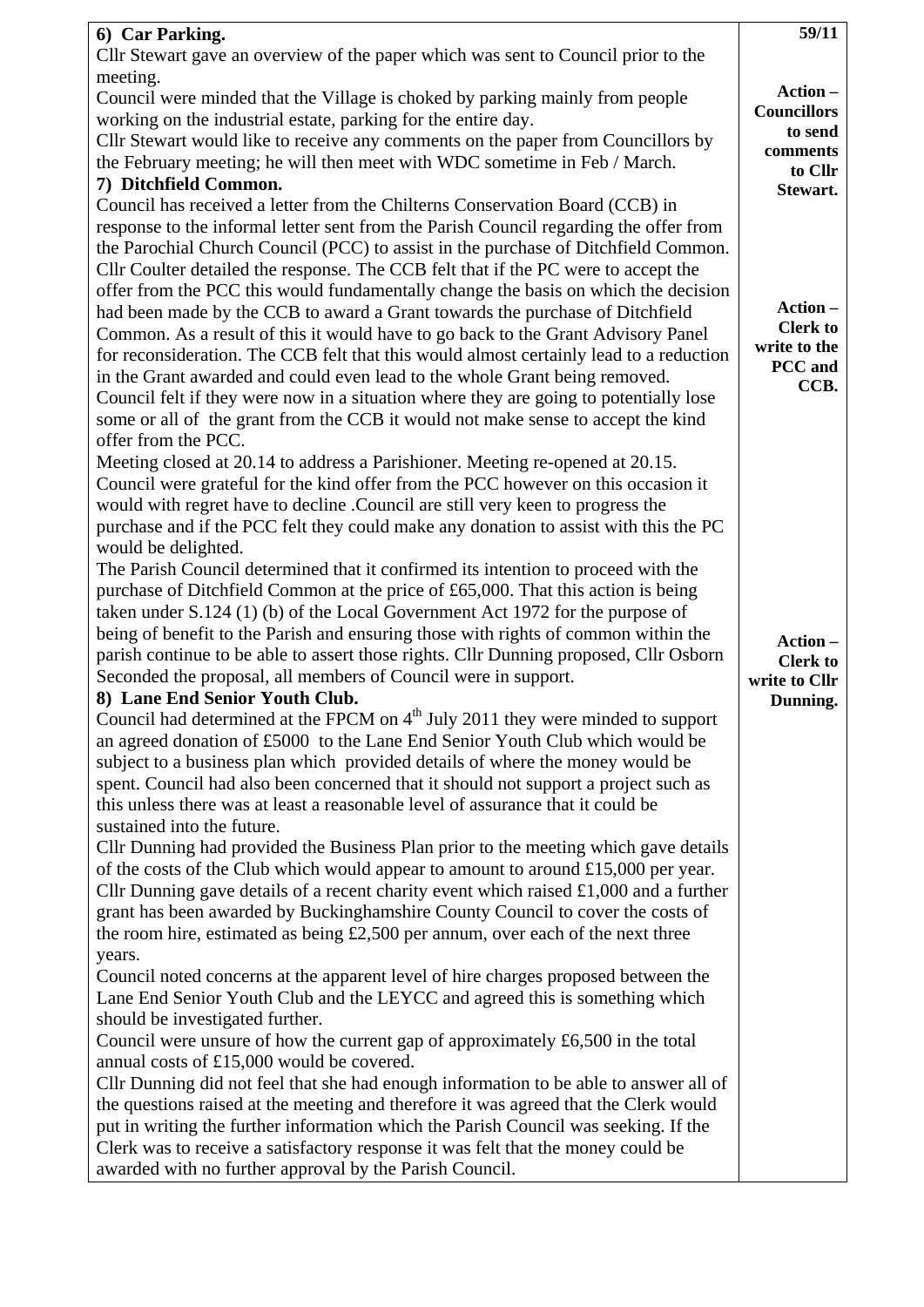| Council agreed that it would like details of any further funds which are either                                                                                   | 60/11           |
|-------------------------------------------------------------------------------------------------------------------------------------------------------------------|-----------------|
| currently available to the Club or which they anticipate will become available or,                                                                                |                 |
| alternatively, a reassurance that it will still be possible to effectively operate the                                                                            |                 |
| Senior Youth Club with the funds that are actually available.                                                                                                     |                 |
| 9) The Diamond Jubilee.                                                                                                                                           |                 |
| Council were minded to do something to mark the Diamond Jubilee. Council agreed                                                                                   |                 |
| to form a small working group, Cllrs Smith, Harris, Osborn and Stewart offered to                                                                                 | Action-         |
| be part of the working group and report back to Council at a later date with ideas and                                                                            | <b>Clerk to</b> |
| suggestions.                                                                                                                                                      | reply to the    |
| 10) Clerk's report.                                                                                                                                               | letter          |
| Council noted the report.                                                                                                                                         | received.       |
| 11) Invitations to Meetings, Correspondence & Reports received.                                                                                                   |                 |
| Council has received a further letter from a Parishioner regarding its decision to                                                                                |                 |
| refuse his request under the Freedom of Information Act. Council agreed that it<br>would review this decision and reconsider the grounds on which the request had |                 |
| been refused. Having duly done so, Council determined that the grounds remained                                                                                   |                 |
| valid and that it should therefore confirm its decision to decline the request. The                                                                               |                 |
| Clerk will reply to the letter received and Councillors were invited to send any                                                                                  |                 |
| comments on a draft letter prepared by the Clerk by the end of the week.                                                                                          |                 |
| 12) Matters raised by Councillors.                                                                                                                                |                 |
| Cllr Osborn reported that there will be a consultation about Sydney House. The                                                                                    |                 |
| consultation will be on $10^{th}$ Jan between 4 and 6pm. Location not confirmed as yet.                                                                           |                 |
| Cllr Dunning informed the Clerk of a concrete bin by the pond which has been                                                                                      |                 |
| knocked over. Cllr Dunning also requested that the Clerks Maternity Cover should                                                                                  |                 |
| be on the next agenda.                                                                                                                                            |                 |
| Cllr Nicolson advised that he will resign as of the end of this meeting due to a move                                                                             |                 |
| after Christmas. The Parish Council thanked Cllr Nicolson the contribution he has                                                                                 |                 |
| made to the work of Council. It was agreed that the Clerk will advertise the vacancy                                                                              |                 |
| after Christmas.                                                                                                                                                  |                 |
| 13) Planning: To consider new applications and receive Wycombe District                                                                                           |                 |
| <b>Council Decisions and Appeals</b>                                                                                                                              |                 |
| <b>New Applications</b>                                                                                                                                           |                 |
| 11/07531/CLP - 11 New Road, Bolter End - Application for a certificate of                                                                                         |                 |
| lawfulness for proposed construction of a single storey rear extension.                                                                                           |                 |
| No objection                                                                                                                                                      |                 |
| 11/07621/CTREE - 1 & 2 Sycamore Cottages, Church Road, Lane End - Fell 1                                                                                          |                 |
| x Sycamore Tree $(T1)$ .<br>No Comment.                                                                                                                           |                 |
| 11/07570/FUL – Samedi, Park Lane, Lane End - Householder application for                                                                                          |                 |
| raising of roof in connection with loft conversion $\&$ raise $\&$ re-build existing                                                                              |                 |
| chimney.                                                                                                                                                          |                 |
| No objection.                                                                                                                                                     |                 |
|                                                                                                                                                                   |                 |
| <b>Decisions</b>                                                                                                                                                  |                 |
| <i>Ref:</i> 11/07147/FUL<br><b>Decision: Application Permitted Date 08/11/2011</b>                                                                                |                 |
| Address: Kirkwood Cadmore End High Wycombe Buckinghamshire HP14 3PL                                                                                               |                 |
| <i>Proposal:</i> Erection of 1 x 4 bed detached dwelling with basement area, a detached                                                                           |                 |
| garage to front & creation of new access (alternative scheme to those allowed under                                                                               |                 |
| pp 08/07431/FUL (as amended under 09/07175/MINAMD) & 10/05923/FUL).                                                                                               |                 |
| Ref: 11/06989/FUL Decision: Application Permitted Date 18/11/2011                                                                                                 |                 |
| Address: 70 The Row Lane End Buckinghamshire HP14 3JU                                                                                                             |                 |
| Proposal: Householder application for demolition of existing extension and                                                                                        |                 |
| replacement with larger single storey rear extension.                                                                                                             |                 |
|                                                                                                                                                                   |                 |